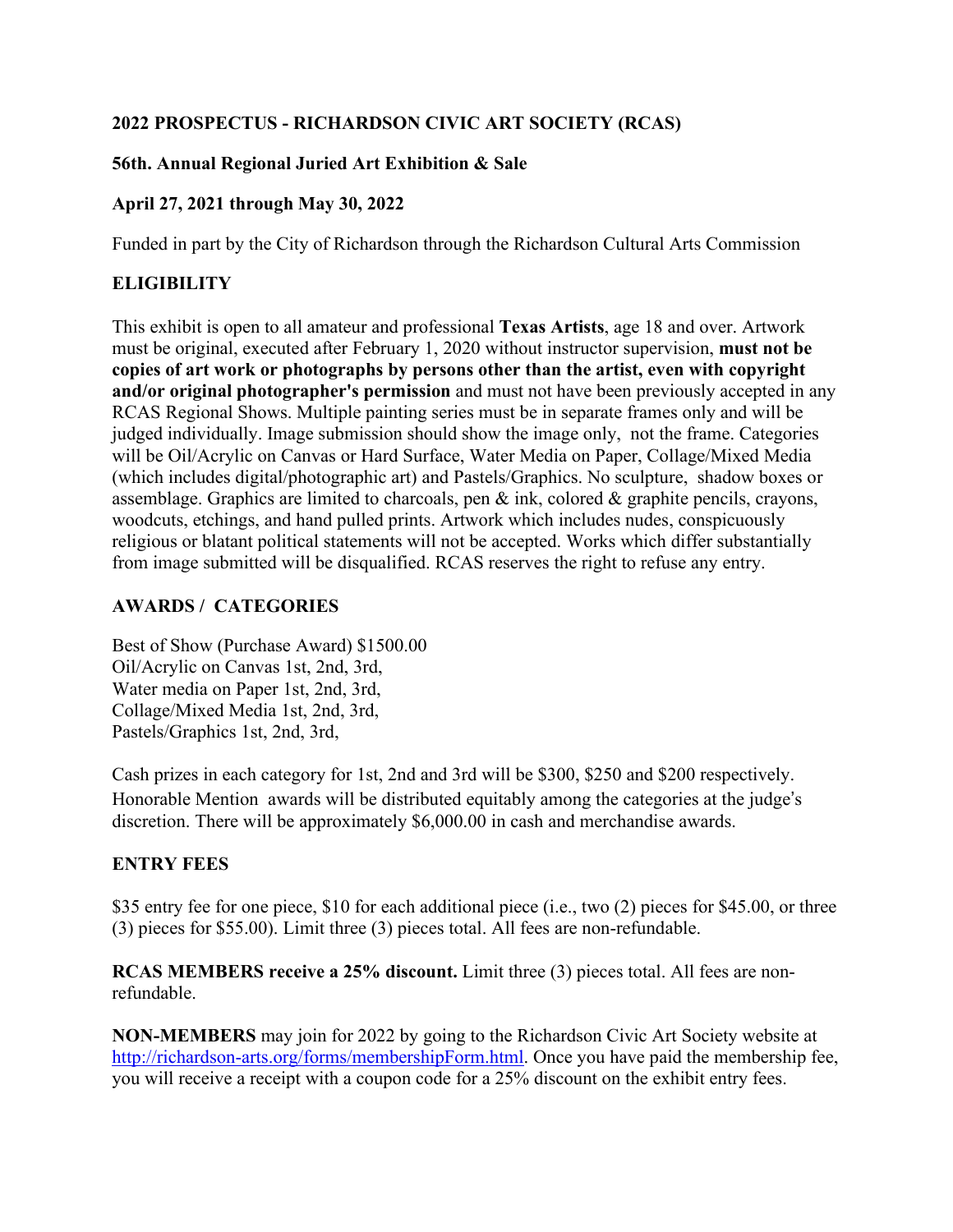#### **2022 CALENDAR**

**Tuesday, February 1, 2022** Call for Artists Open.

**Monday, February 28, 2022** Entry Submission Deadline. No late entries will be accepted.

**Thursday, March 31, 2022** Acceptance Notifications Emailed.

**Mon., April 18 – Fri., April 22, 2022** Shipped Entries Received at: **Michael Archer, 1014 Means Farm Road, Garland, TX. 75044** No late entries will be accepted.

**Mon., April 25, 2022 – 2:00 to 6:00 pm** Hand-delivered Entries Received at the Eisemann Center, 2351 Performance Drive, Richardson, TX 75082. No late entries will be accepted.

**Wed., April 27 – Mon., May 30, 2022** Exhibition on Display 10:00 am to 6:00 pm.

**Sunday, May 8, 2022 – 7:00 to 9:00 pm** Awards Reception at Charles W. Eisemann Center, 2351 Performance Drive, Richardson, TX 75082. Artists, friends and family are invited to enjoy refreshments along with members of the art community and Richardson City Officials.

**Tues., May 31, 2022 – 4:00 to 7:00 pm** Pick up of Hand-delivered Entries. No storage facilities are available. Entries must be picked up on the specified date.

**Wed, June 1 - Sat, June 4, 2022** Shipped Art Returned to Artists.

#### **JUROR**

Steve Ko

Steve Ko is an internationally known portrait artist and a teacher who is driven by an incredible passion for creating art works in old master's style such as John Singer Sargent. His works are often noted for their unique style, elegance, and technique.

Steve has developed his artistic ability at Art Center [College](http://www.youtube.com/watch?v=QfrEI6gyO4M) of Design in California under the guidance of masters such as Burne Hogarth, Harry Carmean, Gary Meyer, and Steve Huston.

His use of vibrant colors and unique brush strokes makes his work an excellent choice for a wide range of projects and purposes.

Steve is accomplished in using traditional methods as well as modern technique. His first picture book - "The Wherewolf?" - reveals his talents well.

Steve is a member of Portrait Society of America and lives in Dallas, Texas with his wife, Hanna, his beautiful two sons, and a little princess Ariel.

You may see Steve's work at: [https://stevekoartstudio.com](https://stevekoartstudio.com/)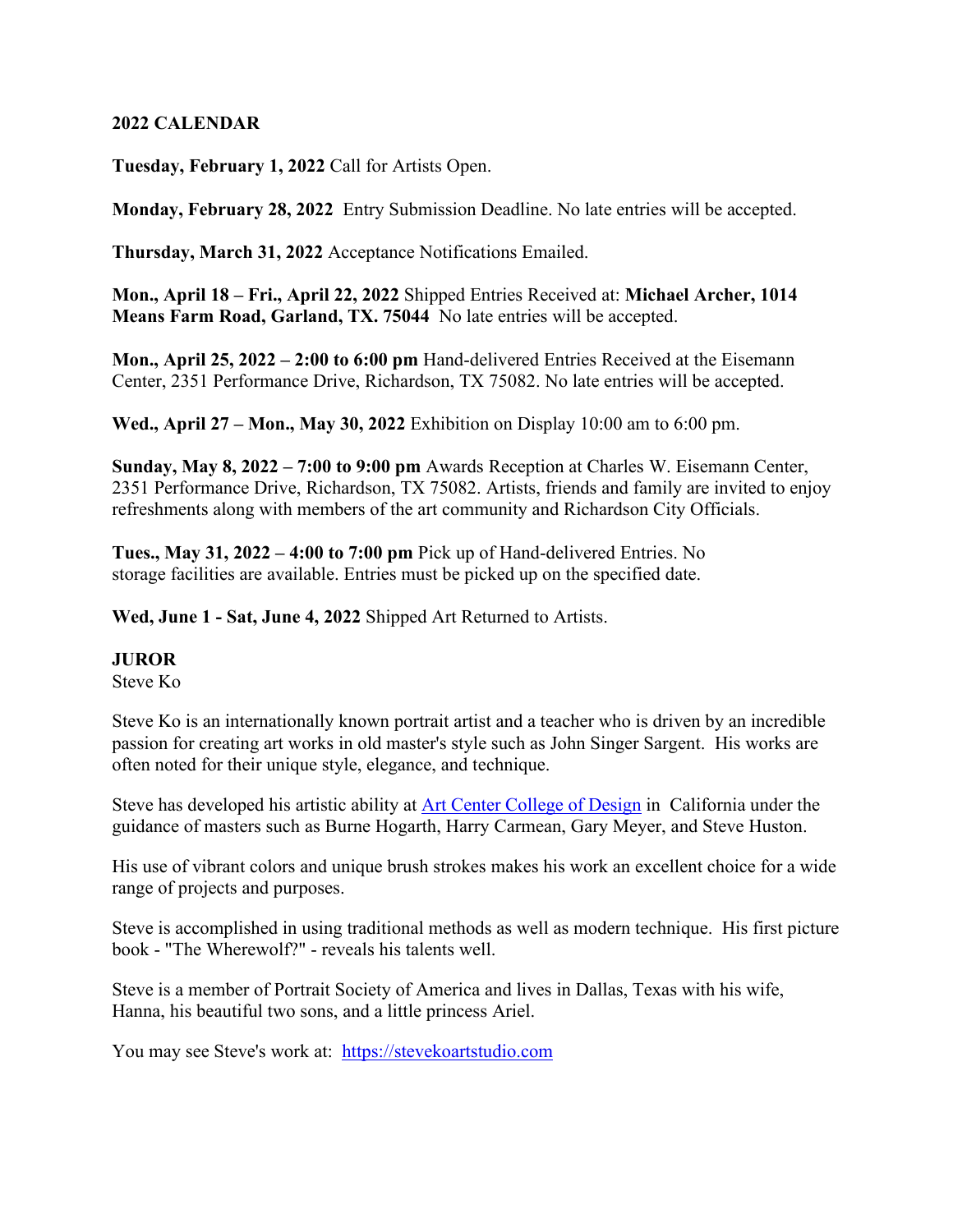## **REQUIREMENTS & RESTRICTIONS**

**SIZE LIMITATIONS**: Minimum dimensions of 8" x 10" and a maximum dimension of 42" in either direction including frames. Paintings must be less than 2 inches deep. Only twodimensional art will be accepted. Selected art **MUST** be dry and framed in a professional manner using D-rings and wire (no sawtooth hangers). Simple frames are encouraged. Watercolor and other fragile media must be under Plexiglas. Pastel and Charcoal artwork may be under glass. Gallery-wrapped canvas is acceptable, **edges must be painted**. Collage build-ups must not exceed 1/4". Items not for sale must be marked NFS. Artwork which includes nudes, conspicuously religious or blatantly political statements will not be accepted. **If selected, entrants are obligated to exhibit their work during the entire show, or they will be disqualified from entry for the following year.** Accepted entries shall imply a release of winning images to be displayed on the RCAS website, RCAS Facebook page or other RCAS publications. Awards are given at the discretion of the juror. If you win the Best of Show Award, you will receive the purchase award amount and your artwork will become the permanent property of the City of Richardson to be displayed in the Richardson Public Library. **To be eligible for Best of Show, you must agree to accept the Purchase Award.** Artists may qualify for up to three awards (one per category). The juror's final decision for display of art will be made during judging. The juror's decision is final.

## **ENTRY PROCESS**

You must enter your images and pay through the Call for Entry (Café) website at callforentry.org.

- File Type: JPEG or JPG only.
- File Dimensions: 1,200 pixels or greater on the longest side.
- File Size: Under 5 MB.

A tutorial on how to submit is available on callforentry.org. For technical support, call Café support at (303) 629-1166.

# **DELIVERY OF ACCEPTED ART**

If accepted, instructions for exhibits requiring shipping for entry to RCAS Regional Show, will be emailed to artists along with the notification letter of accepted entries. Artists are responsible for all shipping costs. **Shipped exhibits must be received between April 18 and April 22, 2022.** Shipped entries must be sent prepaid in a reusable crate. You are encouraged to insure your art when shipping for your own protection. RCAS will not be responsible for damages incurred during shipping to or from the exhibition.

Hand delivered art will be received, Monday, April 25, 2022 from 2:00 pm to 6:00 pm at the Eisemann Center and must be picked up on Tuesday, May 31, 2022 between 2:00 pm and 6:00 pm. No facilities are available for storage of art not picked up on time.

# **LIABILITY**